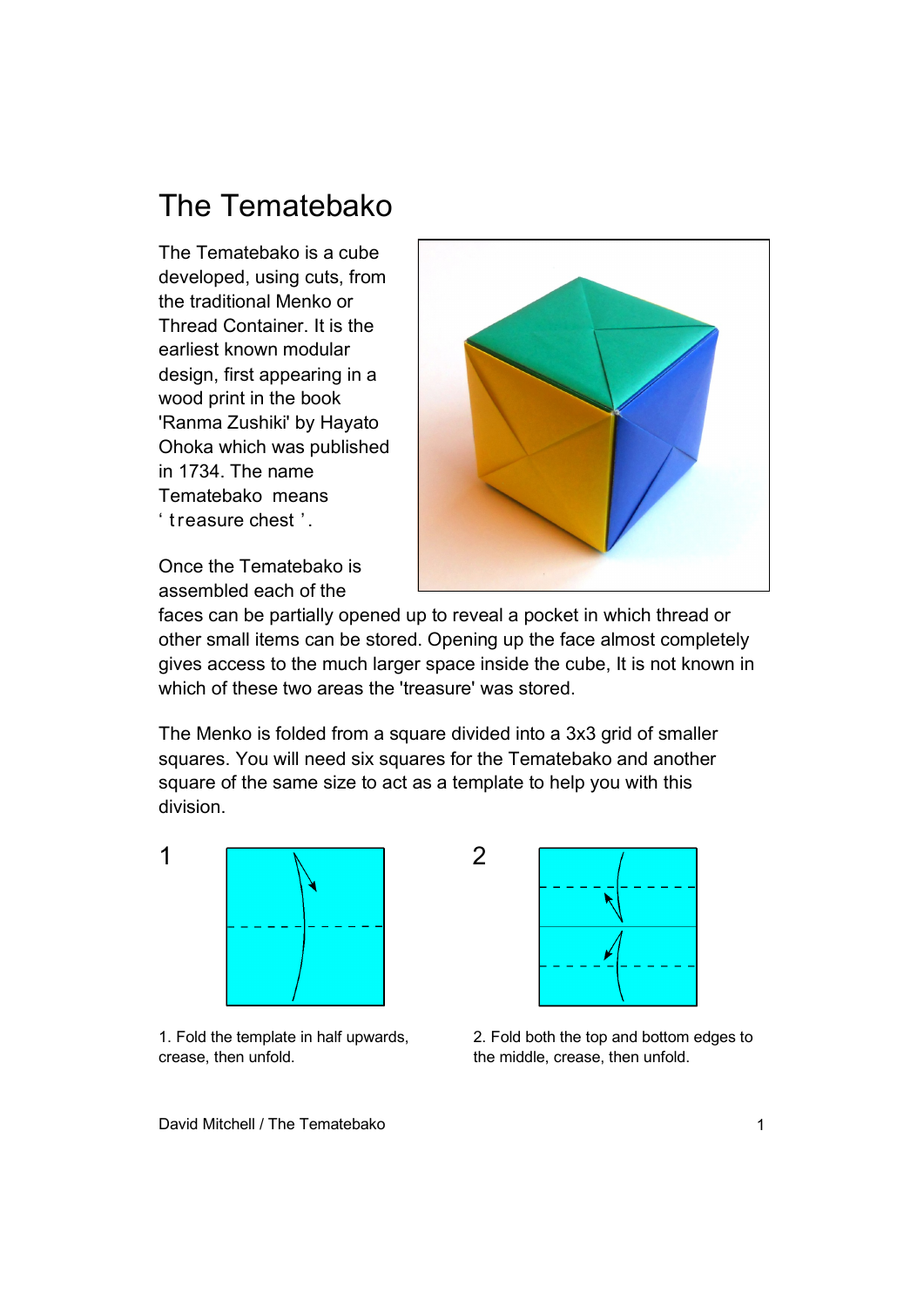



3. The template is finished.



5. Fold the right hand corner inwards as shown. Make sure the two squares don't slip out of alignment as you make this fold.



7. Fold the left hand edge onto the crease made in step 5, crease, then unfold.



4. Lay your paper in front of the template like this. Make sure the side you want to form the inside of the bowl is facing towards you.



6. Open out the fold made in step 5 and remove the square from the template.

2 David Mitchell / The Tematebako

7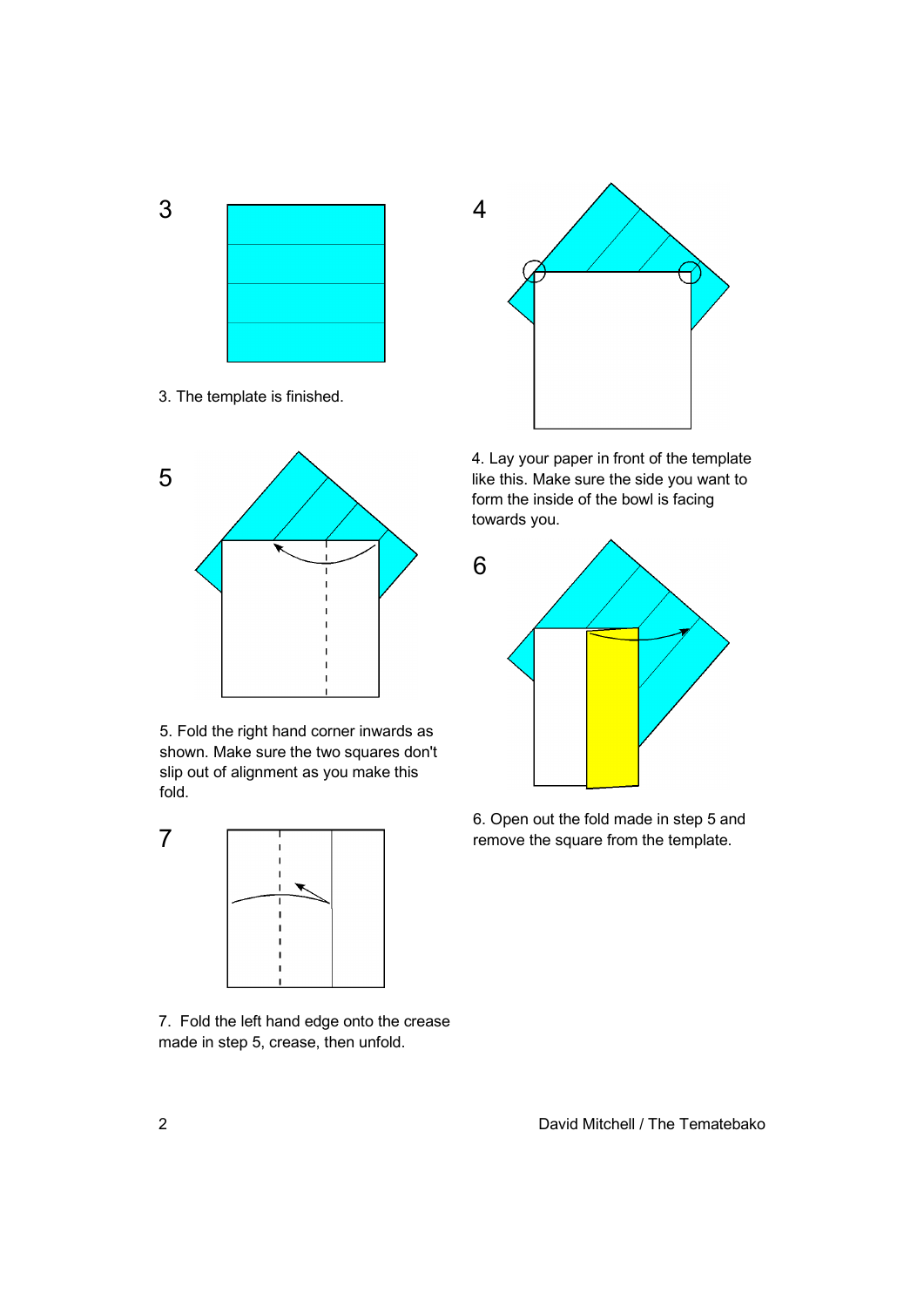

8. Your paper is now divided into thirds. To divide the paper into thirds in the other direction as well, rotate through ninety degrees and repeat steps 4 through 7.



10. Fold in half diagonally, then unfold, in both directions.



12. Fold the top right corner inwards as shown, then unfold. Fold the bottom left corner inwards as shown, then unfold.



9. This is the result. The paper is now divided into 9 smaller squares.



11. Turn over sideways.



13. Do the same thing on the other two corners.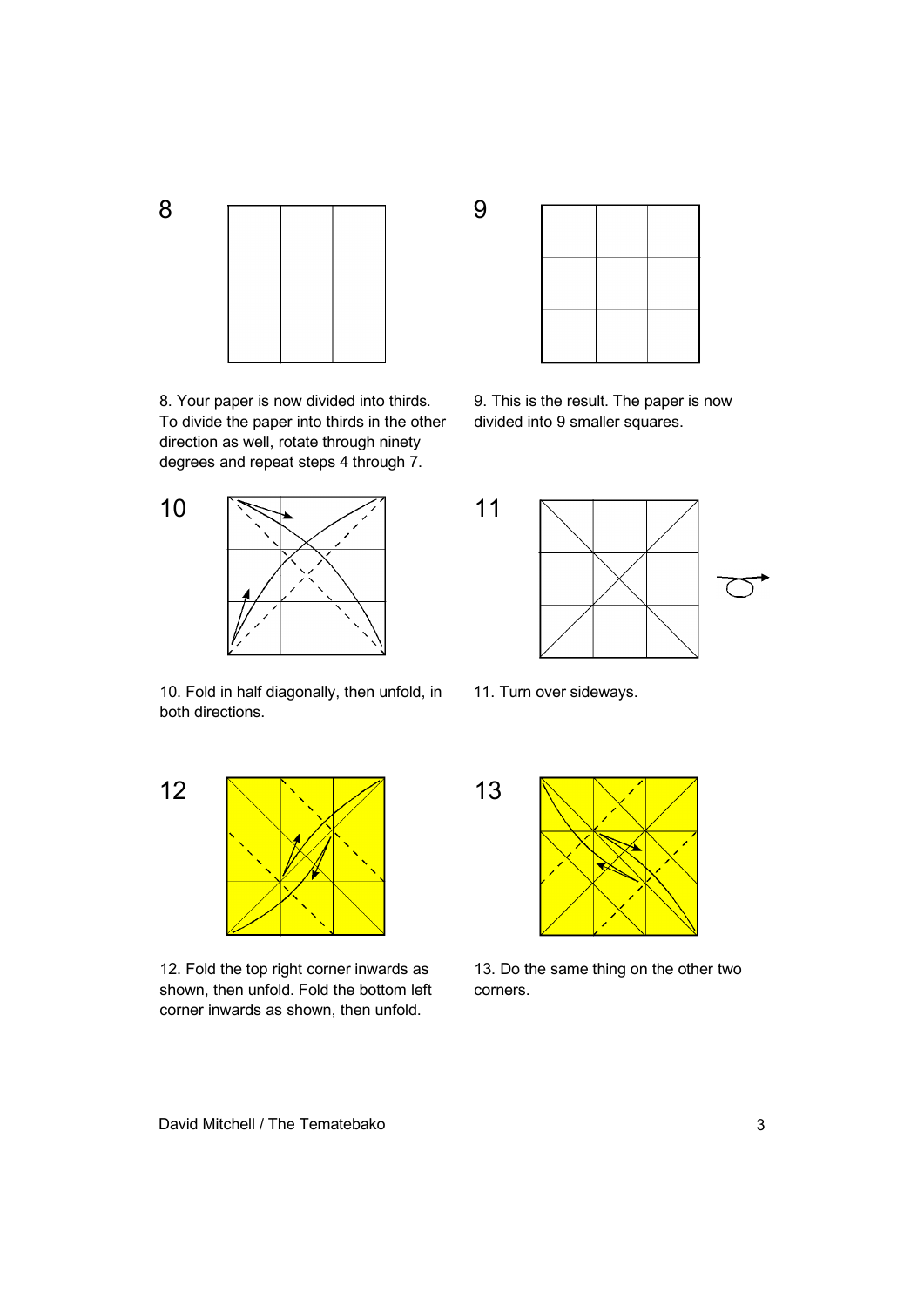



14. Turn over sideways. 15. Cut along the creases marked with thick black lines to create short diagonal slits.



16. Fold the top edge downwards using the existing crease.



18. Fold the bottom left corner of the front flap diagonally upwards to the right using the existing crease, then collapse the paper into the shape shown in picture 19.



17. Fold the bottom right corner of the front flap diagonally upwards to the left using the existing crease, then collapse the paper into the shape shown in picture 18.



19. Fold the top left corner of the front flap diagonally downwards to the right using the existing crease, then collapse the paper into the shape shown in picture 20.

4 David Mitchell / The Tematebako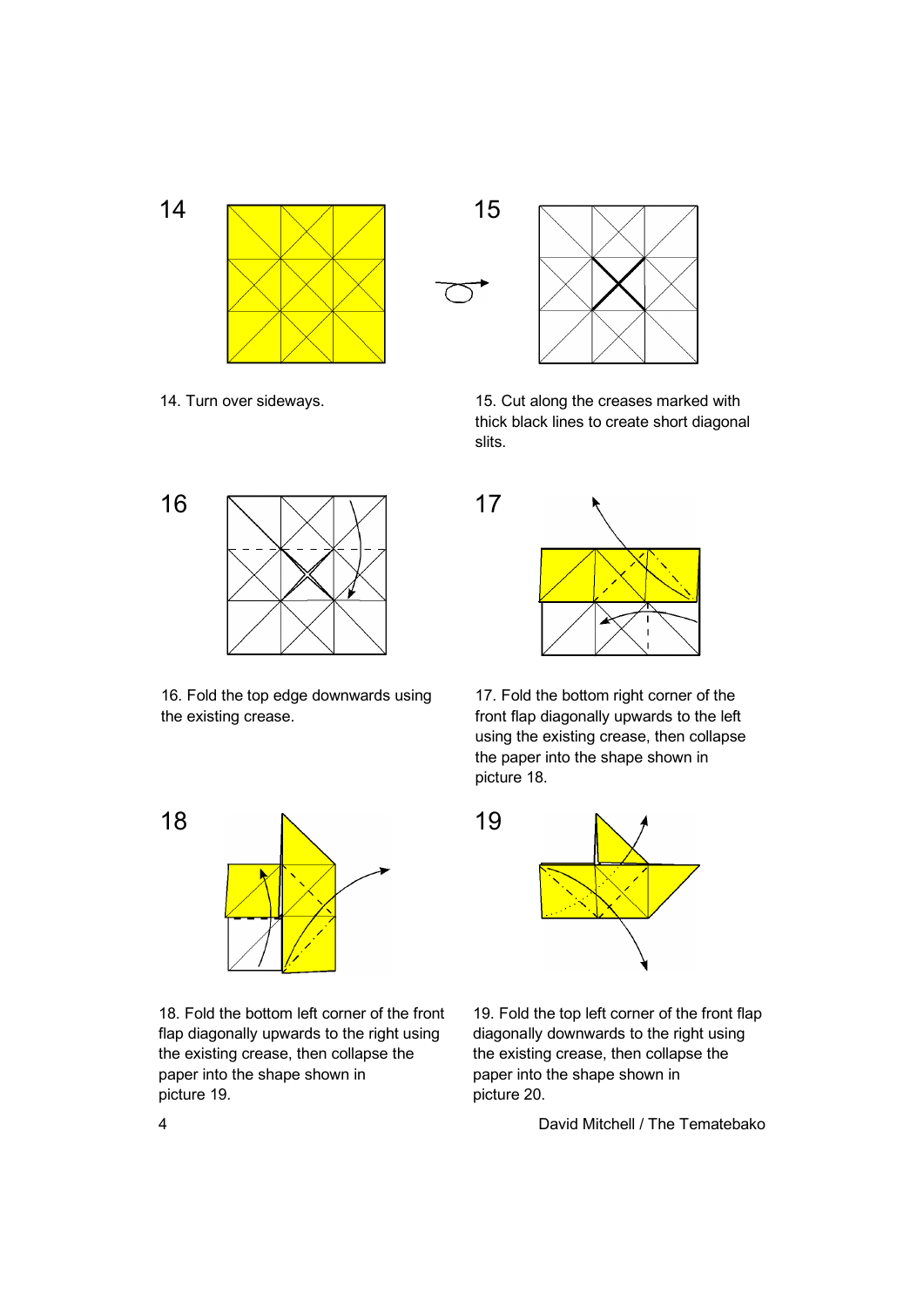

20. Fold the top point of the front flap diagonally downwards to the left using the existing crease.



22. Fold the right point inwards using the existing crease.



20. Fold the left point inwards using the existing crease.



21. The next picture is on a larger scale.



23. Fold the top point downwards using the existing crease.



21. Fold the bottom point upwards using the existing crease, tucking the point inside the pocket above it as you do so.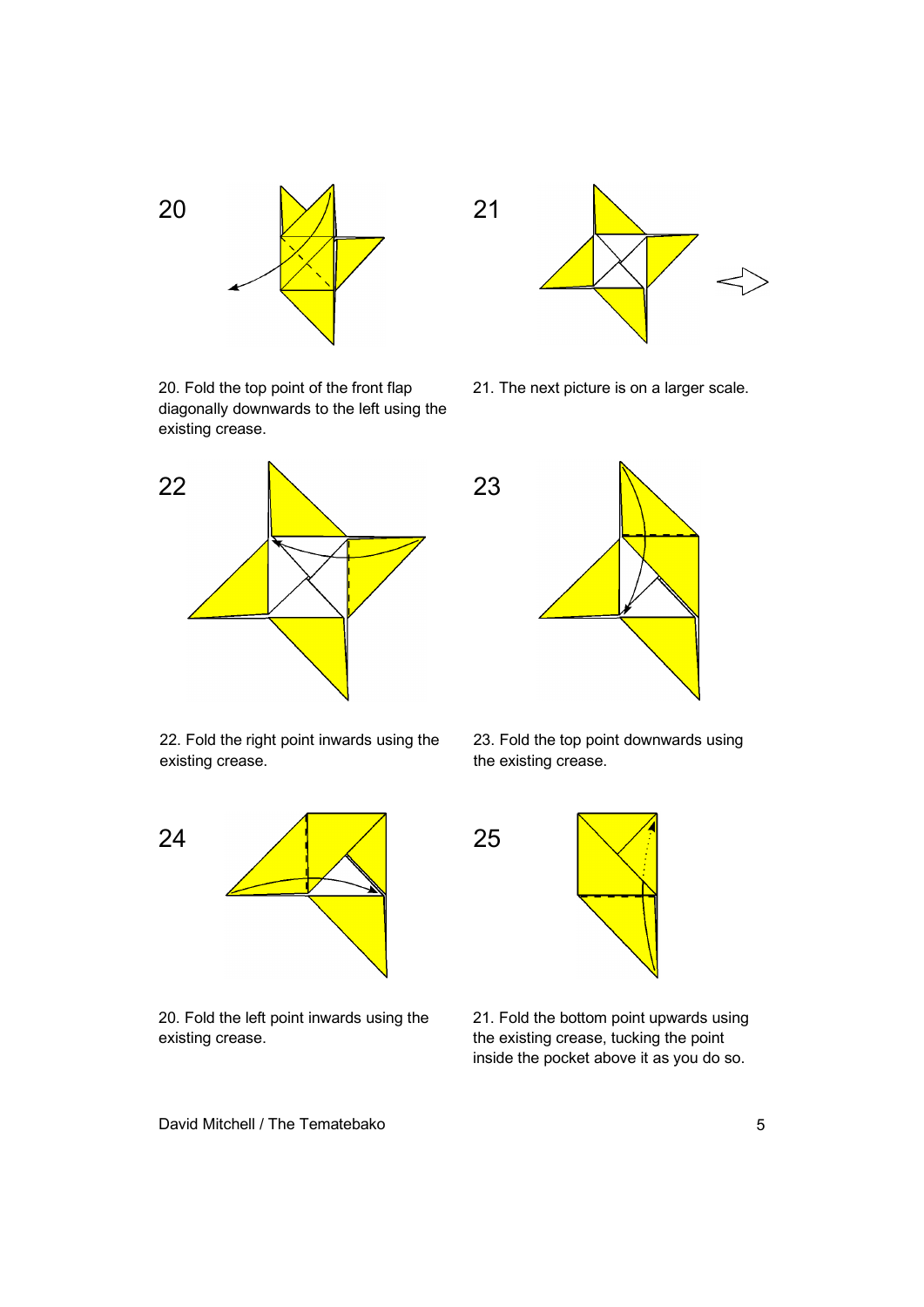

27

26. This is the traditional Japanese paperfold known as the Menko or Thread 27. Lift up the top and bottom front flaps at right angles. Tuck the other front flaps away into the pockets behind them.



29. Three module sgo together like this ...





28. The first module is finished. The arrows show the location of the pockets. Make all six.



30. ... To create the back corner of the cube.

6 David Mitchell / The Tematebako

26

28